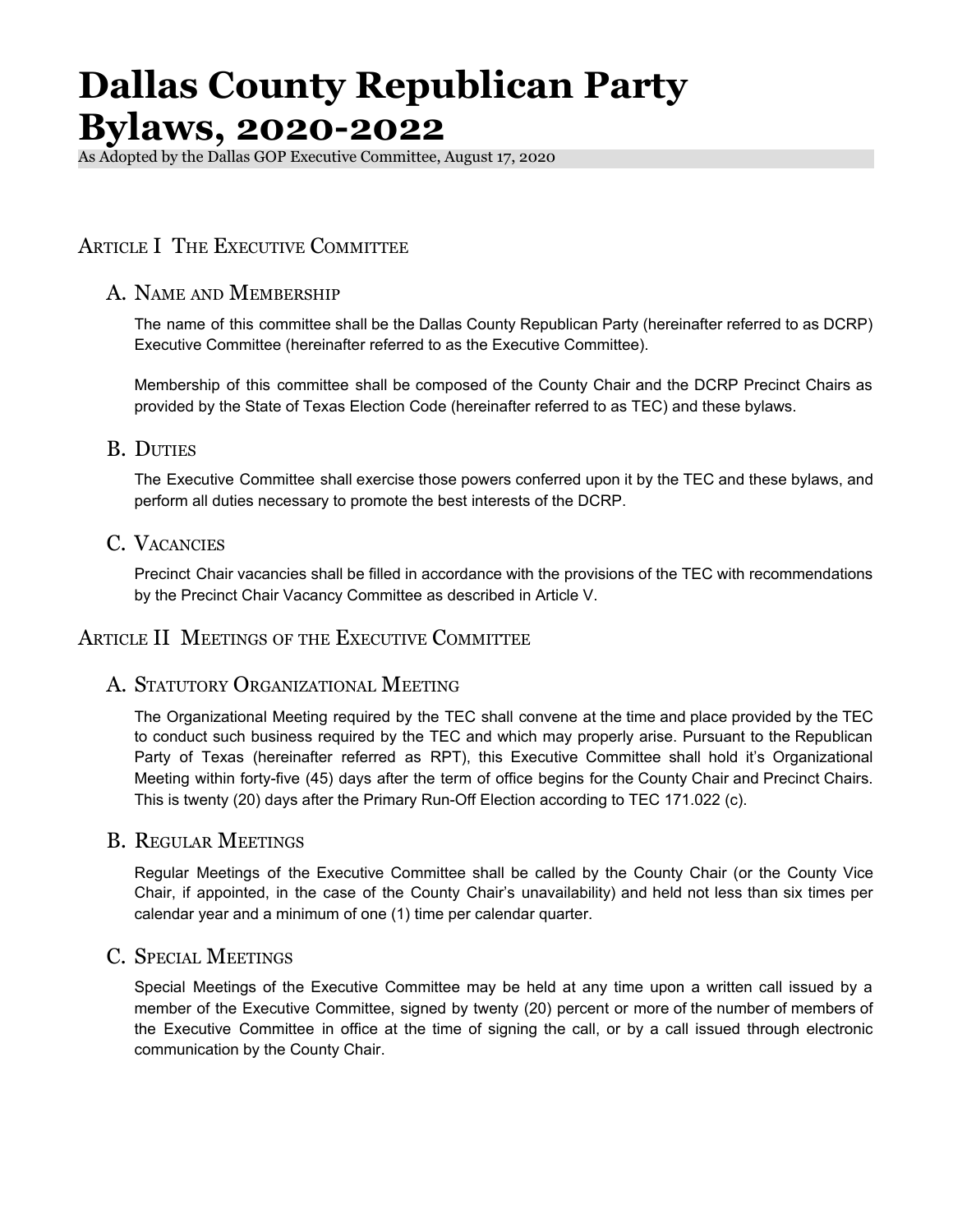#### As Adopted by the Dallas GOP Executive Committee, August 17, 2020

## D. CALL & NOTICE FOR MEETINGS

- 1. Statutory Organizational Meeting: The County Chair shall be responsible for calling a meeting in the manner provided by the Rules of the RPT.
	- a. If the County Chair does not call the meeting, then one-fourth (1/4) of the Precinct Chairs may, by written demand, call an Organizational Meeting.
	- b. Notice of the Organizational Meeting shall be mailed by USPS to the last known address of the members of the Executive Committee at least fourteen (14) days prior to the date of the meeting and such notice shall state the time, date, and location of the meeting and names(s) of the person(s) issuing the call.
	- c. The agenda of the Organizational Meeting shall include, but not be limited to, the swearing in of the newly elected Executive Committee members and the adoption of bylaws and/or rules for the biennium. The proposed bylaws and/or rules shall be sent out with the meeting call via USPS at least fourteen (14) days prior to the date of the meeting.
- 2. Regular Meetings: At least ten days prior to the date of any Regular Meeting, written notice containing the information required by these bylaws shall be provided by the County Chair (or by the County Vice Chair in the absence of the County Chair), via mail or electronic communication, to each member of the Executive Committee at the address as it appears on the records of the Executive Committee by or under the authority of the Secretary. The notice shall contain the time and place of the Regular Meeting.
- 3. Special Meeting(s): Any call for a Special Meeting must be delivered to the Secretary at least fourteen (14) days prior to the date(s) specified in the call for the meeting. At least ten (10) days prior to the date of the meeting, written notice of the call containing the information required by the bylaws shall be provided, by mail or electronic communication, to each member of the Executive Committee at the address as it appears on the records of the Executive Committee by or under the authority of the Secretary. The notice shall contain the time and place of the Special Meeting, together with the purpose of the meeting.

## ARTICLE III CONDUCT OF THE MEETINGS OF THE EXECUTIVE COMMITTEE

# A. QUORUM

- 1. Statutory Organizational Meeting: At the Statutory Meeting, quorum shall consist of those members present; provided, however, that if a majority of the members of the Executive Committee are not present at a Statutory Meeting, then only such business as is called for by the Election Code shall be transacted at such meeting.
- 2. Regular Meetings:
	- a. A quorum shall consist of not less than one-quarter (1/4) of membership, excluding vacancies, at the time of the meeting call for non-statutory business.
	- b. As provided by TEC 171.024 (c) and within the rules set by the State Republican Executive Committee (hereinafter referred to as the SREC), these bylaws designate one-fourth (1/4) of the membership, excluding vacancies, as the quorum for filling vacancies on the Executive Committee.
- 3. Special Meetings: At all Special Meetings there shall be present, in order to constitute a quorum, at least a majority of the members of the Executive Committee in office at the time the meeting is called to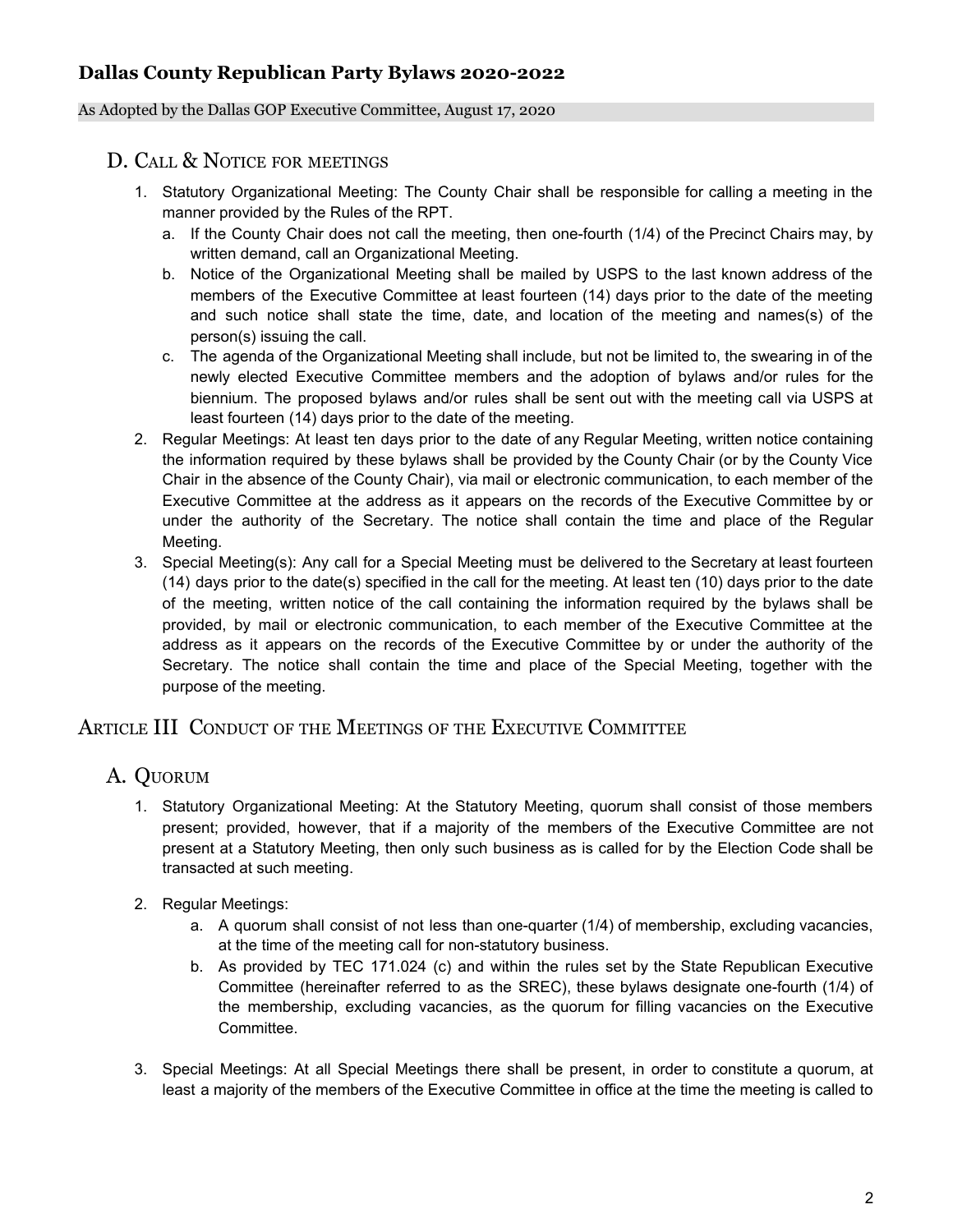#### As Adopted by the Dallas GOP Executive Committee, August 17, 2020

order. If a quorum is not present, a lesser number may adjourn to meeting at some future time, not exceeding ten (10) days.

#### B. ATTENDANCE AT MEETINGS

At all meetings of the Executive Committee, all RPT elected officials, incumbent statewide District and County Republican officeholders, the County Vice Chair, Legal Counsel, and Secretary, together with such persons as may be designated by the County Chair, shall have the privileges of the floor but without any voting rights.

#### C. VOTING

In balloting on any motion of election, the counting of votes shall be on an individual basis, and pursuant to TEC 171.026, voting by proxy shall not be permitted under any circumstance during an Executive Committee meeting whether Statutory, Regular, or Special. Each member of the Executive Committee, including the County Chair, present, shall have the right to cast his individual vote. A roll call vote shall be taken on demand of ten such members. A secret ballot shall be taken upon a majority vote.

## ARTICLE IV OFFICERS OF THE EXECUTIVE COMMITTEE

#### A. COUNTY CHAIR

The County Chair shall be elected in accordance with the provisions of TEC 171 and shall be the Chair of the Executive Committee, , and shall be the Chief Executive officer of the DCRP; the Chair shall preside at all meetings of the Executive Committee and coordinate the political activities of the DCRP, including the appointments of all committee chairs.

The County Chair shall be a member of all committees, shall represent the Executive Committee in its official capacity, shall employ such persons as needed, and make such appointments as deemed appropriate. The County Chair shall have such usual powers of supervision and management as may pertain to the office of the County Chair.

## B. COUNTY VICE CHAIR

A County Vice Chair may be nominated by the County Chair, but appointment is subject to confirmation by the Executive Committee.

The County Vice Chair shall perform such duties as directed by the County Chair.

In the event of vacancy, death, disqualification, or resignation of the County Chair, the County Vice Chair shall =perform reasonable and limited duties of the County Chair to maintain ongoing operations of the party and fulfill outstanding obligations of the former County Chair until a new County Chair has been duly appointed according to TEC 171.025. During the transition period, the County Vice Chair shall become the Interim County Chair and shall discharge their duties in good faith with the care that an ordinarily prudent person in a like position would exercise under similar circumstances, and in a manner that the Interim County Chair reasonably believes to be in the best interest of the Dallas County Republican Party. The Interim County Vice Chair shall not have the authority to hire, fire, and/or sign or terminate a contract without the written approval of the Secretary and the Executive Director.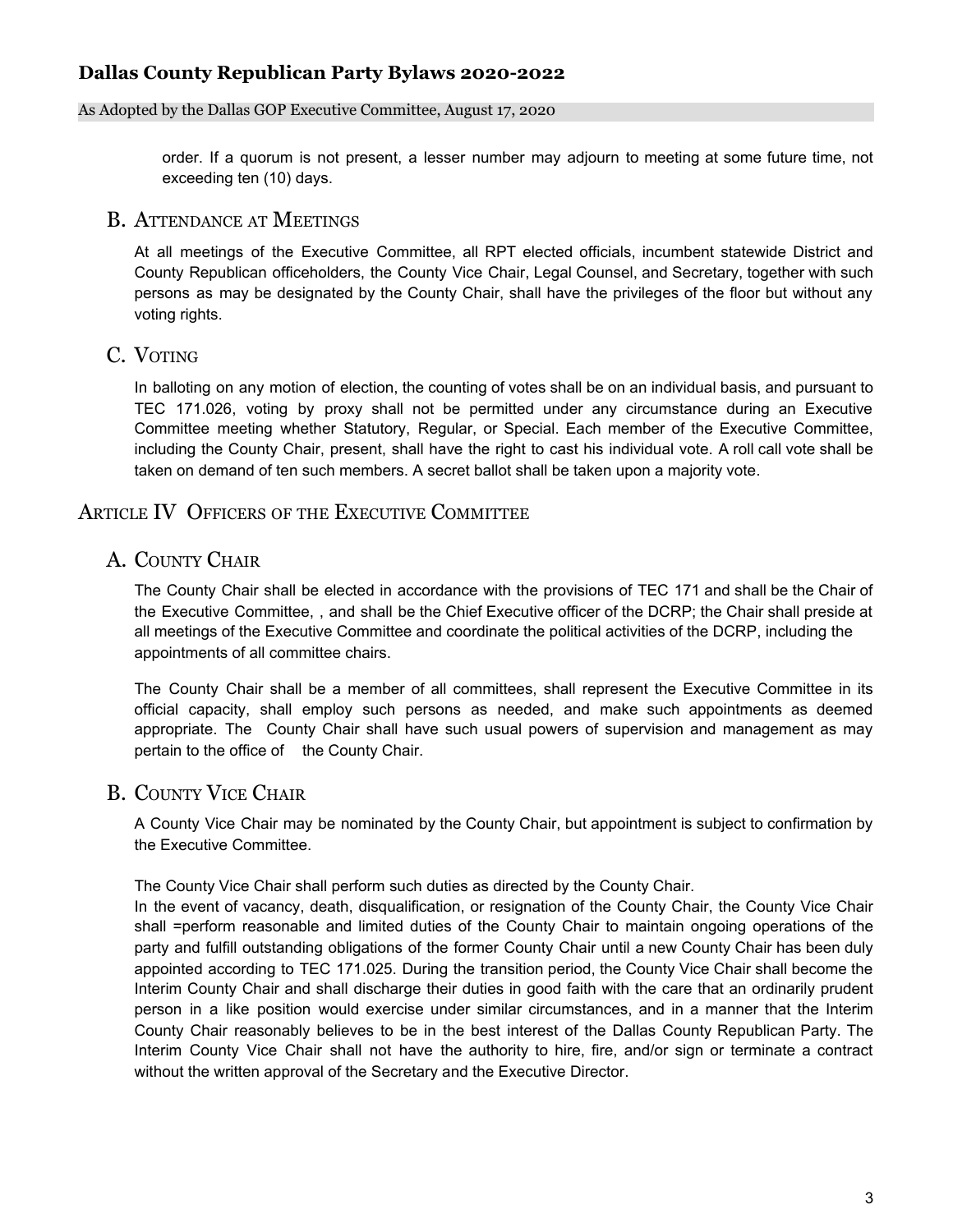#### As Adopted by the Dallas GOP Executive Committee, August 17, 2020

## C. SECRETARY

The Secretary shall be elected at the Organizational Meeting of each newly elected Executive Committee and shall serve for the same term as the members of the Executive Committee as provided in TEC 171.022 (c). The Secretary shall keep minutes and attendance records for all meetings of the Executive Committee and such minutes shall be retained at the principal office of DCRP.

In the event of a vacancy of the office of the County Chair, the Secretary shall call a meeting of the Executive Committee to be held within 30 days of the occurrence of the vacancy for the purpose of electing a new County Chair as mandated in TEC 171.025. In the absence of a County Chair and a County Vice Chair, the Secretary shall fulfill the duties of Interim County Chair.

## ARTICLE V COMMITTEES OF THE DALLAS COUNTY REPUBLICAN PARTY

## A. COMMITTEE COMPOSITION

- 1. Committee Members: When not specified in these bylaws, both the number of and the appointing of committee members shall be established by the County Chair and shall not necessarily be members of the Executive Committee unless otherwise specified in this section.
- 2. Committee Chairs: Committee Chairs shall be appointed by the Chair within his or her sole discretion, unless otherwise specified in these bylaws.

## B. COMMITTEE PROCEDURE

- 1. Quorum: A majority of the regular committee members shall be a quorum, which is only necessary if the committee is to take a vote, and all members shall be counted, if present in person, in establishing that the required number of persons is present for a quorum.
- 2. Committee Voting: Each member of the committee, shall have the right to cast his/her individual vote. Method of voting shall be by voice, or show of hands, or ballot, as determined by majority vote of the committee, provided, however, that upon demand by twenty percent (20%) of the members present, a roll-call vote shall be taken.
- 3. Minority Report: A Minority Report may be given by no fewer than twenty percent (20%) of the committee members present and moved as a motion to amend the majority report by substitution.

# C. STANDING COMMITTEES

- 1. The standing committees of the DCRP shall be the
	- a. Precinct Chair Resource Committee
	- b. Precinct Chair Vacancy Committee
	- c. Resolutions Committee

## D. PRECINCT CHAIR RESOURCE COMMITTEE

- 1. The County Chair shall appoint the chair of this committee in his/her sole discretion, although the chair must be a current member of the Executive Committee.
- 2. The Precinct Chair Resource Committee shall provide support to members of the Executive Committee by making available training materials, providing assistance and otherwise mentoring members of the Executive Committee.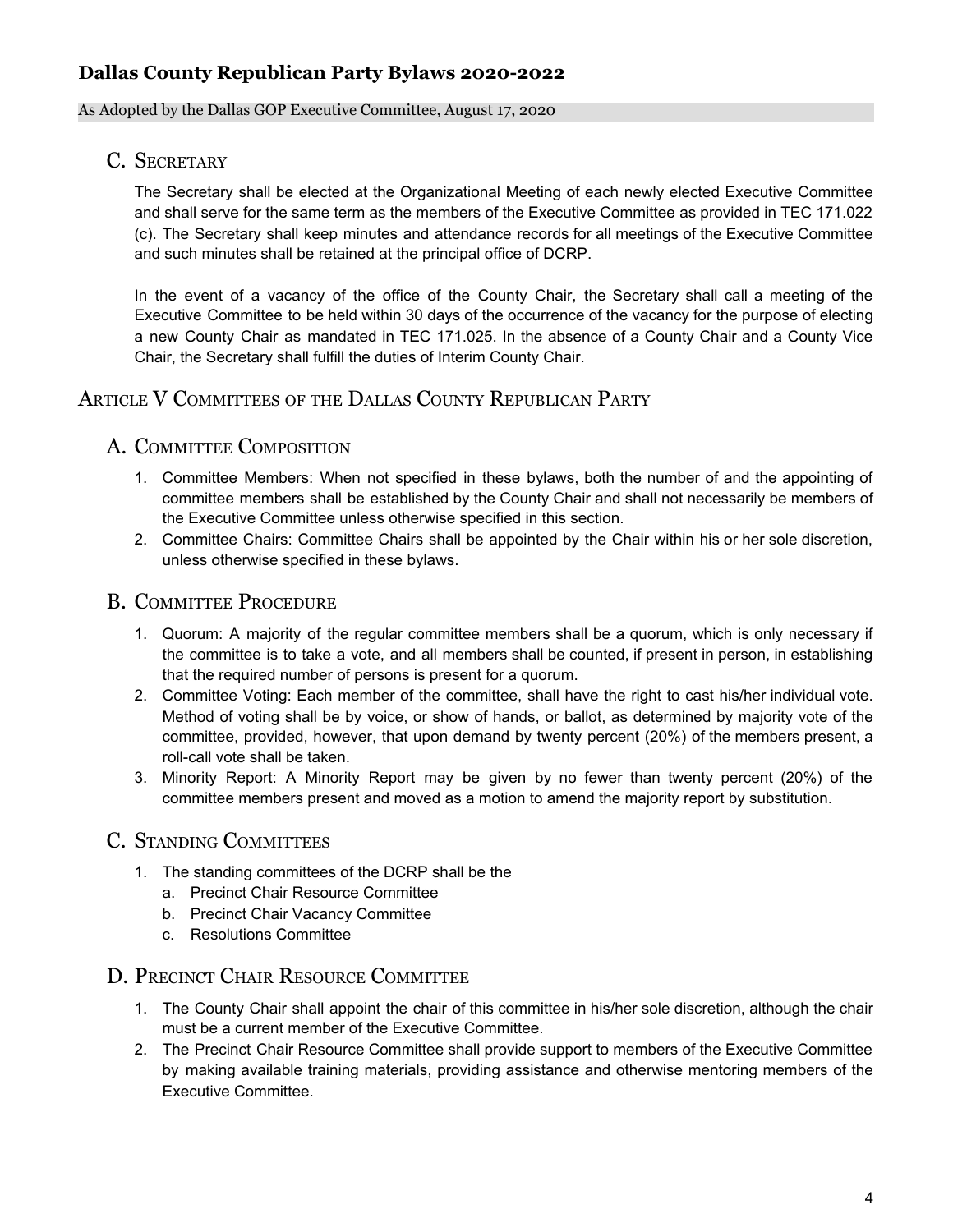As Adopted by the Dallas GOP Executive Committee, August 17, 2020

## E. PRECINCT CHAIR VACANCY COMMITTEE

- 1. The Precinct Chair Vacancy Committee shall be composed of no fewer than seven (7) members of the Executive Committee, nominated by the County Chair and subject to confirmation by the Executive Committee.
- 2. There shall be no chair of the Precinct Chair Vacancy Committee. All work related to the administration of this committee, such as distributing and receiving applications, preliminary vetting of candidates, and scheduling, shall be conducted by the Executive Director or the County Chair's designee. It shall be the duty of the Precinct Chair Vacancy Committee to review the applications of those who apply for vacant precinct chair positions, who otherwise meet the requirements of the election code, and make recommendations to the County Chair about their qualification for recommendation to the Executive Committee.
- 3. It shall not be in order for the Executive Committee to consider a nomination from the floor for a vacant precinct chair position which has not been previously considered by the Precinct Chair Vacancy Committee. This bylaw may be suspended by a two-thirds (2/3) vote of the members of the Executive Committee.
	- a. This section does not apply to precinct chairs who were duly elected during the Republican Primary and have, since that time, relocated to an empty precinct and applied for appointment. Such an individual may be nominated by the County Chair without the committee's review.

## F. RESOLUTIONS COMMITTEE

- 1. The Resolutions Committee shall be composed of no fewer than four (4) members of the Executive Committee, nominated by the County Chair and subject to confirmation by the Executive Committee.
- 2. The Resolutions Committee shall also be composed of no more than two (2) members not necessarily members of the Executive Committee appointed by the County Chair in his or her sole discretion not subject to confirmation by the Executive Committee.
- 3. The chair of the Resolutions Committee shall be a member of the Executive Committee and shall be appointed by the County Chair in his/her sole discretion, and in addition to the above appointed members from subsections 1 and 2.
- 4. It shall be the duty of the Resolutions Committee to recommend public policy positions of the Executive Committee for any issue brought before it by a member of the Executive Committee subject to the approval of the Executive Committee.
- 5. It shall not be in order for the Executive Committee to consider a resolution which has not been previously considered by the Resolutions Committee. This bylaw may be suspended by a two-thirds (2/3) vote of the quorum of the Executive Committee, permitting a resolution not previously considered by the Resolutions Committee to be heard on the floor.

## G. ADDITIONAL COMMITTEES

1. All other committees, as are deemed necessary to perform duties not specifically assigned to a standing committee, may be created and their memberships and chairs appointed by the County Chair in his/her sole discretion.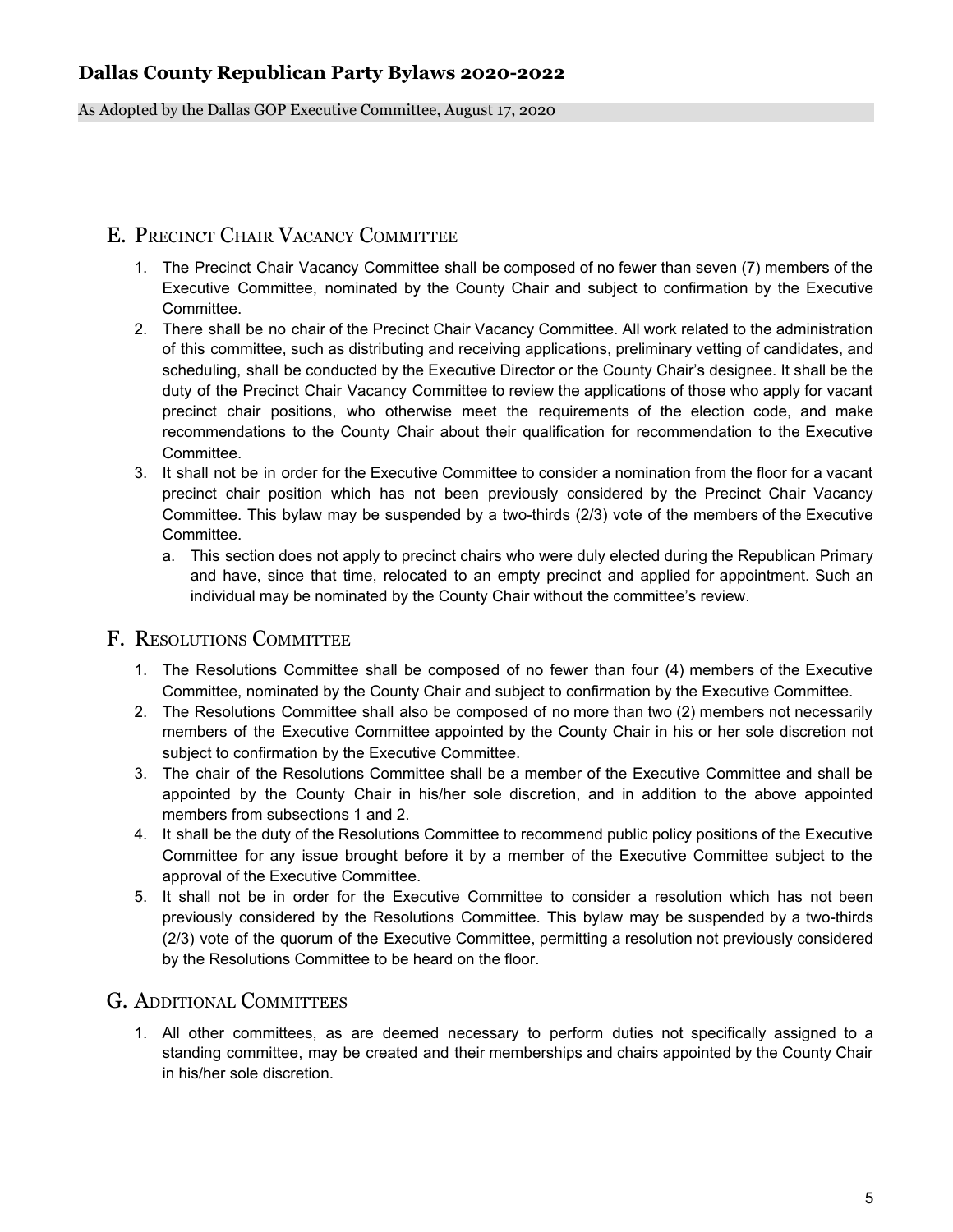As Adopted by the Dallas GOP Executive Committee, August 17, 2020

# ARTICLE VI FINANCE

#### A. TREASURER

The County Treasurer shall be appointed by the County Chair no later than the Organizational Meeting, for a two-year term, and shall assist with auditing, forecasting, and reporting.

#### B. QUARTERLY REPORTS

The County Chair shall, once every quarter, present a quarterly financial report of disbursements and receipts of the Executive Committee.

## C. AUDITS

- 1. There shall be an audit committee audit for all financial records of the DCRP, with an Independent Certified Public Accountant serving as the chair, that shall be completed by June first of every odd numbered year. This audit requirement may be suspended by an affirmative vote of two-thirds (2/3) of the Executive Committee present at a regular meeting of the Executive Committee at which a quorum is present.
- 2. An original of any completed audit report shall be sent to the County Chair, who will provide copies to the Treasurer, the County Vice Chair, and the Executive Director. A copy shall be kept on file at the DCRP headquarters, where it shall be preserved for seven (7) years, and it shall be available for inspection during office hours by any member of the Executive Committee.
- 3. The Treasurer shall present the completed report to the Executive Committee at the next Regular Executive Committee Meeting most immediately following the completion of the audit.
- 4. In the event of a vacancy in the office of County Chair, following a vote by the Executive Committee to replace the County Chair, the new County Chair shall have the option to request an additional audit at his/her discretion, to be conducted in accordance with the applicable provisions of this section.

# ARTICLE VII RULES OF ORDER

## A. RULES

The proceedings of the Executive Committee shall be governed by the following authorities in the following order:

- 1. Primarily by the Texas Election Code;
- 2. Second, by the Rules of the Republican Party of Texas;
- 3. Third, by these bylaws;
- 4. Fourth, any standing rules of this Executive Committee, and
- 5. Finally, Robert's Rules of Order shall govern when they do not otherwise conflict with the above.